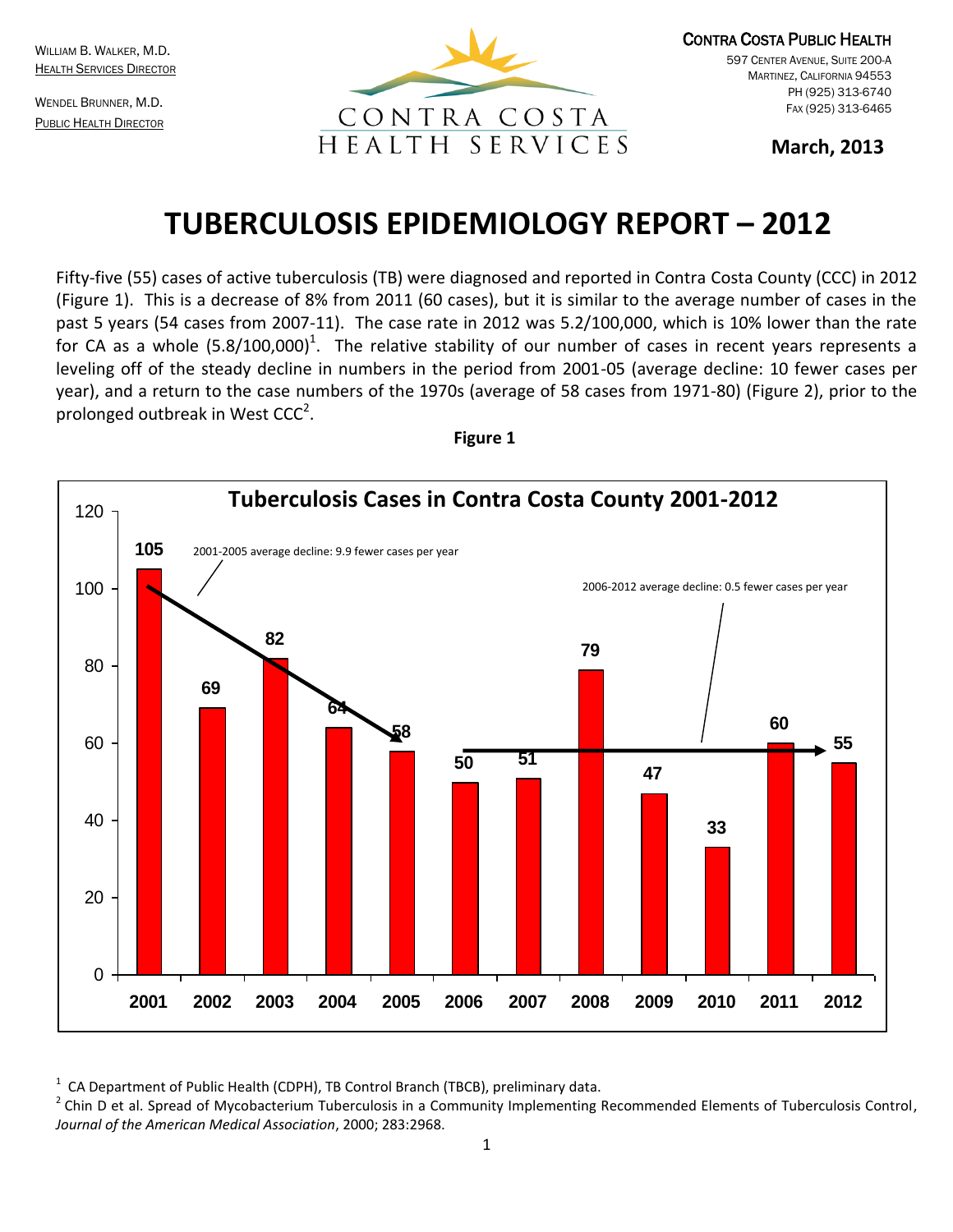## **Place of Birth**

Of the 55 cases, 11 (20%) were born in the US, and 44 (80%) were foreign born (Table 1). The proportion of US and foreign born cases remained stable since 2010. Of the 44 foreign-born cases, 28 (64%) were from Asia and 13 (30%) were from the Americas, two (5%) were from Europe and one was from Africa (2%). The most common country of origin was the Philippines with 16 cases. Of the 44 foreign-born cases, 38 (86.4%) had an immigration visa (immigrant visas, student visas, tourist visas, work visas, and refugees/asylees). The remaining six had another or unknown immigration status.





### **Demographic Characteristics**

Of the 55 cases, 30 (55%) were Asians, 13 (24%) were Hispanics, 4 (7%) were African Americans and eight (15%) were Whites (five US born and three foreign born). There were **no pediatric<sup>3</sup> cases**. 26 (47%) cases were from West County. There were 22 cases from East County representing 40% of all cases. The Central County region had only 7 cases (13%).

### **Risk Factors and Co-morbidities**

**Four (7.2%) had previous TB. Three were foreign born and one was U.S. born.** Among our cases, 5 (9%) had a substance use disorder<sup>4</sup> and 1 (2%) was homeless. Three (5.4%) were HIV infected, 48 (87%) were HIV negative, and four (7.3%) had an unknown HIV status, either because they refused a test (n=2) or because they were not offered a test (n=1) or other reasons. Ten (18.2%) of our cases had diabetes, and three (5.5%) had end-stage renal disease. One (1.8%) was on post-transplant immunosuppressive therapy. No case was on anti-TNF-α suppressive therapy but three (5.5%) were immunosuppressed from other causes and a total of seven were at increased risk due to several factors including chronic renal disease, cancer, malnutrition and other.

 $\overline{\phantom{a}}$ 

 $3$  Under the age of 14 years.

 $<sup>4</sup>$  Including injection drug use, non-injection drug use and excessive alcohol use.</sup>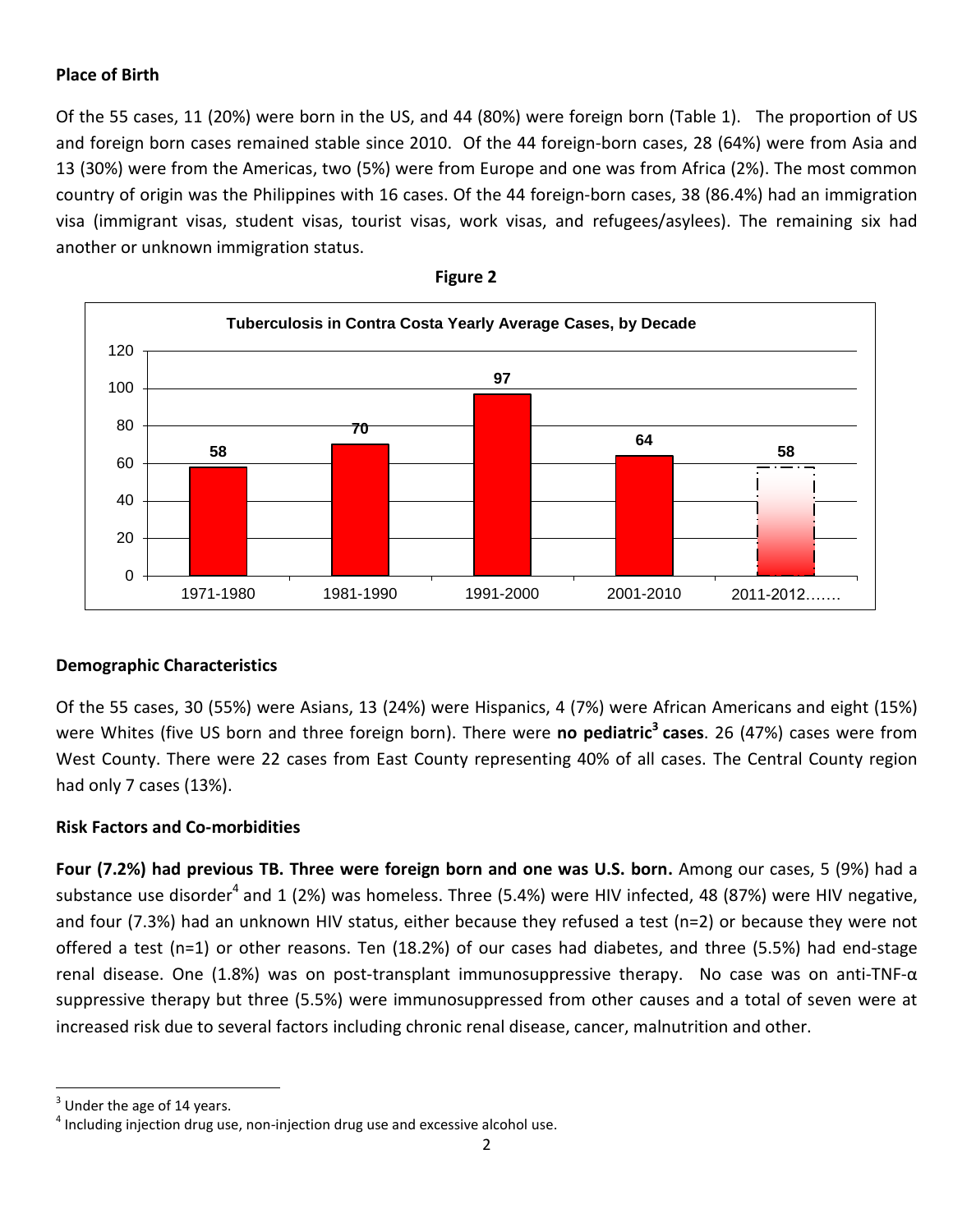| ю<br>Π<br>-<br>æ |  |
|------------------|--|
|------------------|--|

| Year                    | 2006     | 2007     | 2008     | 2009     | 2010        | 2011     | 2012     |
|-------------------------|----------|----------|----------|----------|-------------|----------|----------|
| <b>Total Cases</b>      | 50       | 51       | 79       | 47       | 33          | 60       | 55       |
| Gender                  |          |          |          |          |             |          |          |
| <b>Male</b>             | 32 (64%) | 30 (59%) | 50 (63%) | 30 (64%) | 22 (67%)    | 33 (55%) | 26 (47%) |
| Female                  | 18 (36%) | 21 (41%) | 29 (37%) | 17 (36%) | 11 (33%)    | 27 (45%) | 29 (53%) |
| Age                     |          |          |          |          |             |          |          |
| 0-14 years              | 1(2%)    | 3 (6%)   | 4 (5%)   | 2(4%)    | $\Omega$    | 4 (7%)   | 0(0%)    |
| 15-24 years             | 10 (20%) | 6 (12%)  | 8 (10%)  | 3(6%)    | 4 (12%)     | 5(8%)    | 3(6%)    |
| 25-44 years             | 16 (32%) | 12 (24%) | 31 (39%) | 16 (34%) | 10 (30%)    | 20 (33%) | 20 (36%) |
| 45-64 years             | 12 (24%) | 19 (37%) | 19 (24%) | 12 (26%) | 11 (33%)    | 14 (23%) | 18 (33%) |
| $65 + years$            | 11(22%)  | 11 (22%) | 17 (22%) | 14 (30%) | 8 (24%)     | 17 (28%) | 14 (26%) |
| Race/Ethnicity          |          |          |          |          |             |          |          |
| White                   | 4 (8%)   | 5(10%)   | 9(11%)   | 5 (11%)  | 1(3%)       | 5(8.5%)  | 8 (15%)  |
| <b>African American</b> | 13 (26%) | 12 (24%) | 15 (19%) | 6 (13%)  | 6 (18%)     | 5(8.5%)  | 4 (7%)   |
| <b>Hispanic</b>         | 10 (20%) | 12 (24%) | 21 (27%) | 11 (23%) | 9 (27%)     | 15 (25%) | 13 (24%) |
| Asian/Pl                | 22 (44%) | 22 (41%) | 34 (43%) | 25 (53%) | 17 (52%)    | 35 (58%) | 30 (55%) |
| Country of Origin       |          |          |          |          |             |          |          |
| <b>US Born</b>          | 21 (42%) | 19 (37%) | 24 (30%) | 10 (21%) | 6 (18%)     | 11 (18%) | 11 (20%) |
| <b>Foreign Born</b>     | 29 (58%) | 32 (63%) | 55 (70%) | 37 (79%) | 27 (82%)    | 49 (82%) | 44 (80%) |
| County Region           |          |          |          |          |             |          |          |
| West                    | 16 (32%) | 20 (39%) | 39(49%)  | 21 (45%) | 11 (33%)    | 29 (48%) | 26 (47%) |
| <b>Central</b>          | 18 (36%) | 15 (29%) | 18 (23%) | 17 (35%) | 12 (36%)    | 15 (25%) | 7 (13%)  |
| East                    | 16 (32%) | 16 (31%) | 22 (28%) | 9 (19%)  | 10 (30%)    | 16 (27%) | 22 (40%) |
| <b>Risk Factor</b>      |          |          |          |          |             |          |          |
| <b>Substance Abuse</b>  | 8 (16%)  | 9(18%)   | 10 (13%) | 4 (9%)   | 4 (12%)     | 7(12%)   | 5 (9%)   |
| <b>Homelessness</b>     | 4 (8%)   | 3(6%)    | 5(6%)    | 2(4%)    | $\mathbf 0$ | 4 (7%)   | 1 (2%)   |
| <b>HIV Infection</b>    | $0(0\%)$ | 2(4%)    | 1(1%)    | 1(2%)    | 1(3%)       | 3(5%)    | 3 (6%)   |

### **Drug resistance**

Of the 55 cases 34 were pulmonary (62%) and 21 (38%) were non-pulmonary. A total of 48 (89%) specimens were tested for susceptibility to first line drugs<sup>5</sup>. Four (8.3%) had INH resistance (with or without resistance to other drugs) including one which was resistant to INH and streptomycin. Although there were no new cases of multidrug-resistant TB (MDR TB<sup>6</sup>) diagnosed in 2012, we continue to treat one MDR TB patient diagnosed in 2011. The treatment of MDR TB typically lasts at least 18 months.

The susceptibility tests were done on culture positive specimens, mostly sputum (n=29) but also culture positive specimens from other tissues including lymph nodes, bones, bronchial fluid, the colon, peritoneal fluid, synovial fluid, urine and other sources (n=19). Seven were not successfully tested for susceptibility to first line drugs.

 5 Isoniazid, rifampin, ethambutol and pyrazinamide.

 $^6$  Defined as resistance to isoniazid (INH) and rifampin (RIF), with or without resistance to other drugs.